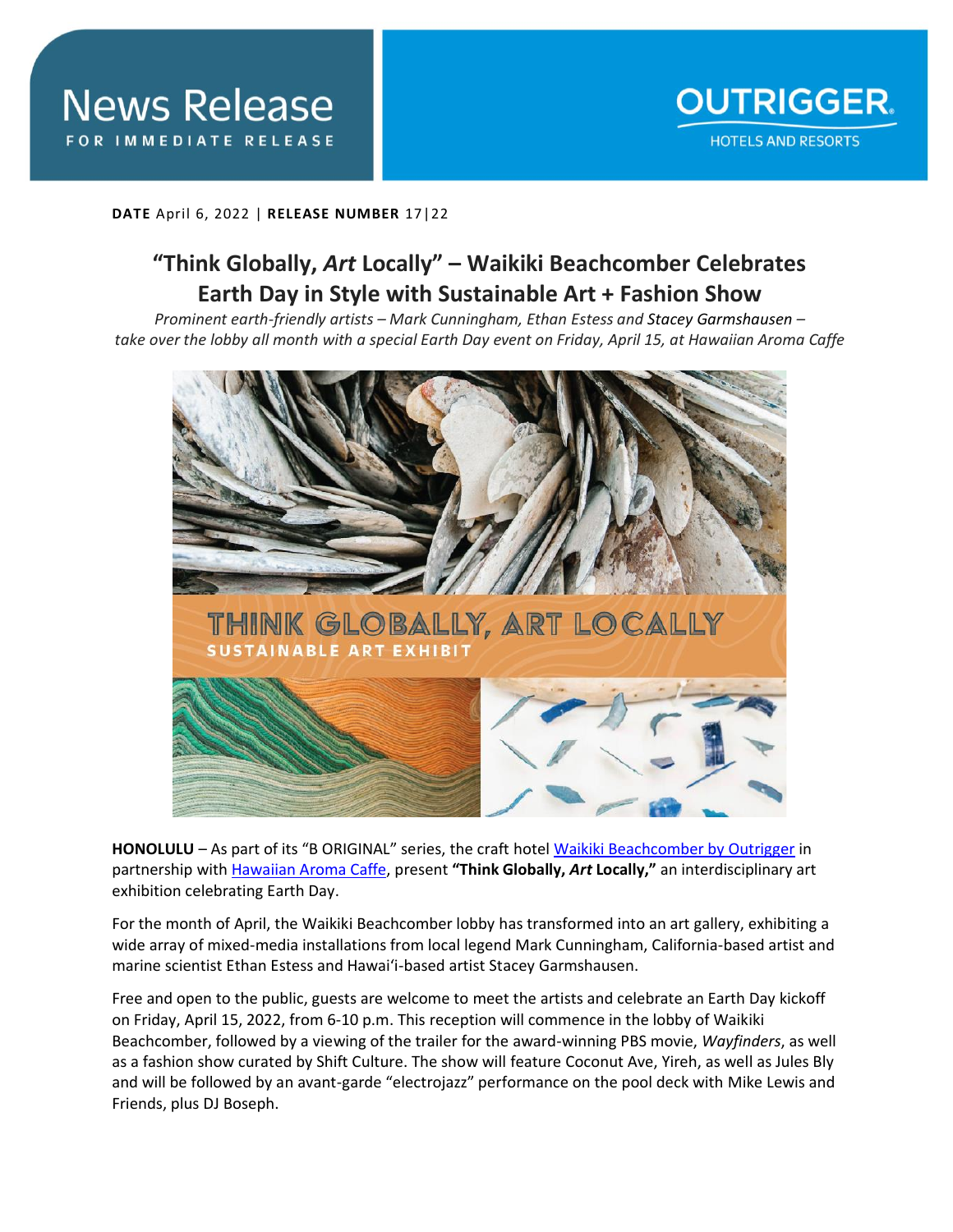*"Think Globally, Art Locally" – Waikiki Beachcomber Celebrates Earth Day in Style with Sustainable Art + Fashion Show Pg. 2 of 3*

"We're honored to present this sustainable art exhibit in celebration of Earth Day as a fun way to encourage consumers to make environmentally friendly choices in their day-to-day lives," said Jonathan Rotmensch, Hawaiian Aroma Caffe owner, Beachcomber Original and event producer. "Education through art is a powerful way to drive positive action; the collection of artists and collaborators connected with this event are all rock stars in this genre, and we look forward to sharing their masterpieces with our guests."

"This Earth Day activation is a meaningful extension of Outrigger's ZONE (OZONE) conservation efforts and serves to inspire visitors to consider their role in the health of the planet and make scalable changes in their local communities," said Monica Salter, VP global communications and social responsibility.

Sustainable Coastlines Hawai'i, a non-profit organization inspiring local communities to care for their coastlines, is the event beneficiary.

"Think Globally, *Art* Locally" spotlights the following artists:

**Mark Cunningham:** born in Massachusetts, made in Hawai'i – Mark has been in love with the ocean and surf for more than 60 years. A retired City & County of Honolulu Lifeguard and legendary waterman, he still spends the bulk of his time on the beach and in the water. As much as Mark loves to ride waves, he is just as intrigued with what lies beneath them. When the conditions allow, he dons mask, fins and snorkel then makes the most out of exploring and scavenging reefs and impact zones for exercise and treasure.





**Stacey Garmshausen:** based out of Kailua, Hawai'i, Stacey G Jewelry is the perfect blend of bohemian and beachy, easy and cool, as well as luxurious and decadent. Stacey started the brand back in 2006, and quickly gained international popularity. Her most recent creative endeavor is using ocean plastic and marine debris that she collects to create beautiful jewelry and unique pieces of art. It is her goal to raise awareness and start conversations about the global epidemic of plastic pollution overtaking our oceans and environment. With awareness, people can become wiser consumers.

**Ethan Estess:** tells stories about environmental science topics, from marine plastic pollution to tuna conservation in his artwork. His focus is on appealing to the basic emotions of the viewer such that they can understand the scientific concepts at play and internalize the gravity of humanity's impact on the global ecosystem. He is inspired by the biodiversity of life on Earth, found objects, motion and the interactions between the "human" and "natural"



worlds. Additionally, his work can be found at Outrigger Reef Waikiki Beach Resort in a permanent installation called "Coming Home."